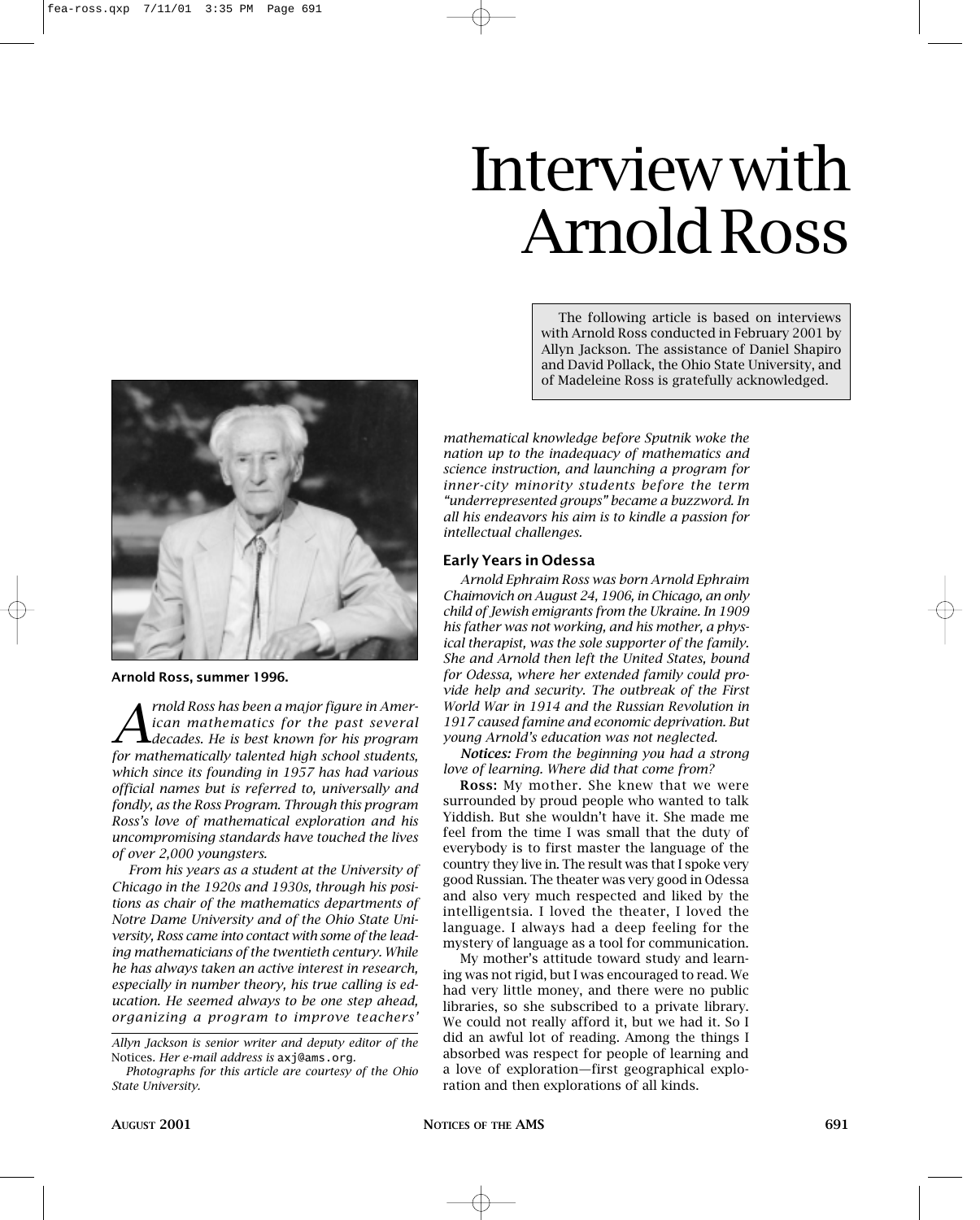## **Ross 45th Reunion Conference**

On July 27–29, 2001, a reunion conference celebrating the 45th year of the Ross Program will be held at the Ohio State University. The conference will be a time for friends of Arnold Ross and alumni of his program to gather in Columbus to renew contact and to celebrate the ongoing mission of the Ross Program.

In August 2000, at age 93, Ross suffered a stroke that left him unable to continue teaching in the program. But his mind and speech are unimpaired, and he plans to attend the reunion conference.

The conference will feature scientific lectures on a variety of topics. Many of the program alumni went into fields other than mathematics, so the talks will be accessible to nonspecialists, and some will be geared to current participants in the Ross Program. Capping the conference will be a banquet sponsored by the Clay Mathematics Institute, which has worked in partnership with the Ross Program for the past two years.

Information about the Ross Reunion Conference is available on the Web site [http://www.math.ohio-state.edu/](http://www.math.ohio-state.edu/ross/rossconf2001.html) [ross/rossconf2001.html](http://www.math.ohio-state.edu/ross/rossconf2001.html). The Ross Program is also working to update its database of e-mail addresses of program alumni and friends. A recent version of that list is posted on the Web at [http://www.math.ohio-state.](http://www.math.ohio-state.edu/ross/alumni/) [edu/ross/alumni/](http://www.math.ohio-state.edu/ross/alumni/). The program organizers would appreciate additions or updates to this information.

*—A.J.*

My uncles were all medical people, and one of them, whom I especially loved and admired, was an X-ray diagnostician. This uncle was responsible for my opportunity to start studying mathematics. His own boy was very talented, so he hired the mathematician S. O. Shatunovsky as a tutor. There were lots of anecdotes about Shatunovsky. He was Jewish and had trouble getting a university position. Finally his colleagues got him a special permit to do so, and he had to pass an examination. When Shatunovsky came to be examined, it was not a friendly audience. One of the examiners asked about something he himself had discovered just that morning. Shatunovsky thought for a couple of minutes and came up with an answer. Whereupon the examiner said, "Where did you learn that? I thought I discovered it this morning!" So you see what I would take pride in from the time I was very young.

I loved mathematics, so when my uncle had Shatunovsky tutor his boy, I wanted to be a part of it. And of course my uncle said yes. What was Shatunovsky paid? Well, inflation was so pronounced that money didn't mean very much. His fee was a pound of French hard candy. So when Shatunovsky was employed by my uncle to tutor his boy, I was included in that pound of candy.

*Notices: Did Shatunovsky teach his lessons in Russian?*

**Ross:** Oh, yes. His Russian was perfect. He was also a charismatic lecturer.

This was the time of the famine, so many universities were closed. A group of university professors put together a *Gymnasium* [academic school]. They were all very able people mathematically. They did not teach us according to the prescription of a textbook. Our geometry teacher never lectured on proofs in geometry. What he did was say, "Now, let's take a look at this. What do you think is true?" We made guesses, some wrong, and we had to justify them. I loved to go to the blackboard in these sessions. That was really the beginning of my being cut off from the kind of strict education where you study to pass exams.

*Later, when the University of Odessa reopened, Ross was among a small group of youngsters given special permission to attend courses there. Shatunovsky was one of the professors.*

**Ross:** The students of course were crazy about Shatunovsky. Once we were on the veranda of the university, extolling Shatunovsky's remarkable personality and teaching. A biologist overheard us and said, "I don't know any mathematics, but nobody could be this good." So we said, "All right, come and listen to his lecture." "But I don't know any mathematics, and really I don't want to," he said. But we made him come and hide in the back of the room. When the lecture was over, we were all moving to the door; and there he was, his eyes shining, and he said, "I didn't understand a thing, but it was so wonderful!"

*Notices: You left Odessa in 1922, when you were about 16 years old. How did you get out of Odessa?*

**Ross:** I was born in Chicago, so I was an American citizen, according to the laws of that period, and because of that I was given my passport into the United States without any difficulty. But to get out of Russia, you had to have the permission of the secret police. So I went to the chief of the secret police to get permission. He questioned my being an American citizen. He said, "According to the laws of the Soviet Union, you are not an American." I said, "But I am an American!" It went on like that, back and forth. He had a gold pince-nez, which showed he had a sense of culture. He was getting a little angry; then all of a sudden he stopped, looked at me carefully, and realized that he was fighting a child. He signed my papers and said, "Get out of here before I change my mind!" I knew well enough to get out!

Then I had to take a ship to Constantinople [now Istanbul]. I'm here today because the police were not honest and my mother did not know how to discreetly bribe them. Fortunately, one of our relatives knew very well how to do it. By the time this relative left the money properly and I got permission to go, I had missed the ship. That ship was mined and also perhaps overloaded. Half a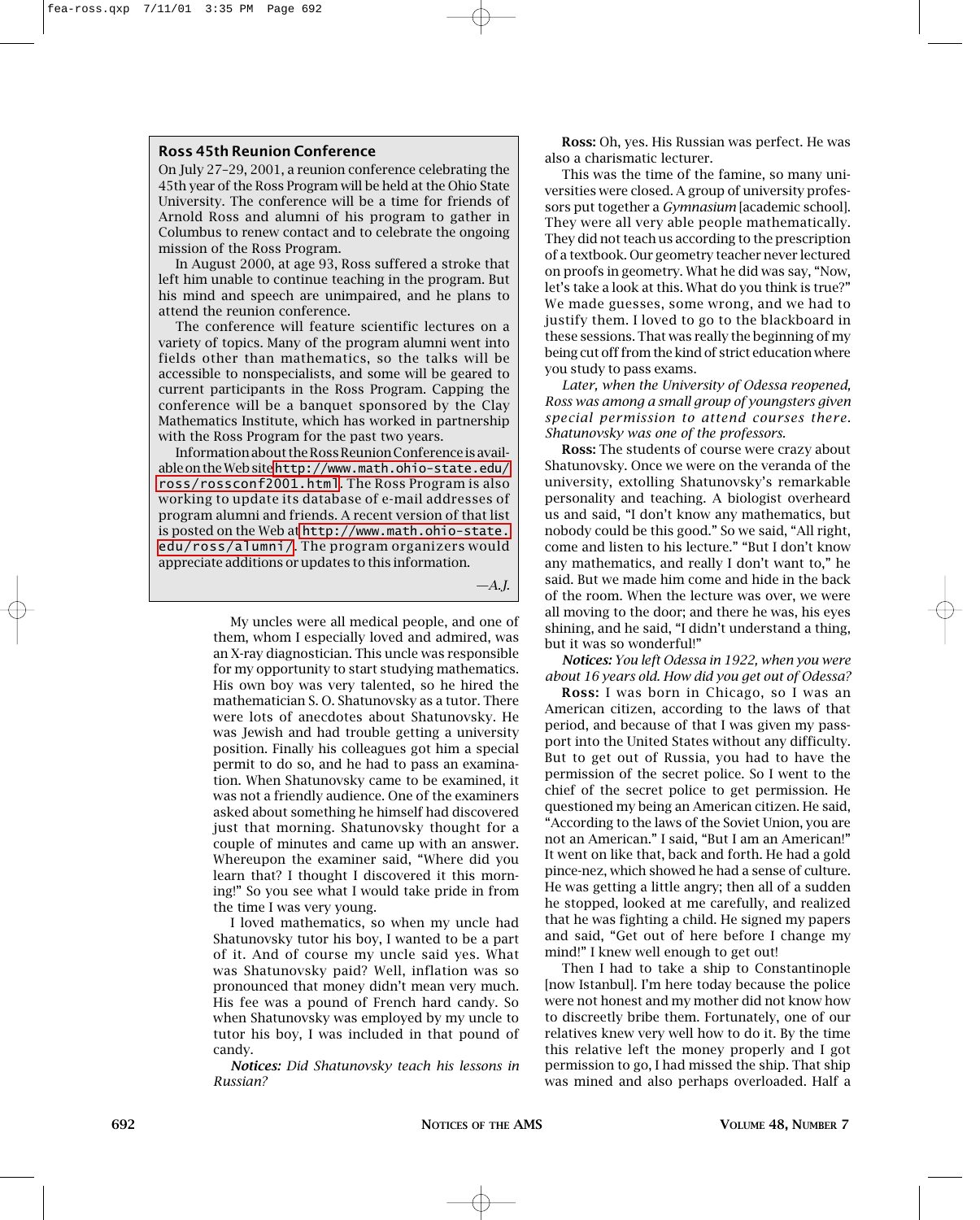dozen people were saved out of a couple hundred. So you see, that is fate.

#### **Student Days in Chicago**

*Determined to get on the next ship, Ross went to see the ship's captain. Although Ross had the necessary documents, the captain was wary of taking such a young passenger traveling alone. Ross sat on the captain's doorstep every morning for two weeks until the captain relented. After arriving in the United States, Ross returned to Chicago, with the intention of studying at the University of Chicago with E. H. Moore, a pioneer in modern topology. Moore led the mathematics department at Chicago from 1892 until 1927, when Gilbert Ames Bliss was made chair. Moore built the department into an important center for research.*

*Notices: Did you know about E. H. Moore when you were in Odessa?*

**Ross:** Yes. My *Gymnasium* teachers told me, "If you can go to the University of Chicago, study with E. H. Moore." I had that in my mind. When I got to Chicago I got a job in a bookbinding shop. The owner was a friend of the family. He thought I should not try to get into the university. He wanted me to learn linotyping. He said, "That's the place where there's money." He was very opinionated, but I didn't think he was learned enough to really understand.

#### *Notices: Did you speak English then?*

**Ross:** I would not say I could speak English, but I could understand some, because I had studied English during the year before I left for America. I also studied English when I got to Chicago, at the Lewis Institute [now the Illinois Institute of Technology].

*Notices: Did you live with your father in Chicago?*

**Ross:** Only for about a week or so, until I got my first job. We never got along. I got a room in a house owned by friends of the family. But the environment was very unintellectual.

#### *Notices: What did your father do?*

**Ross:** He was a mechanical engineer. He had gotten his degree in Germany. But he was not very ambitious and was never successful as an engineer. By that time it was obvious I wanted to be a mathematician. My father said, "If you study engineering, I'll help you. If you want to be a mathematician, you can starve on your own!" Interesting, isn't it?

There were times when I would work twelve hours straight in the bookbinding shop. One time I worked till early morning, almost around the clock. I left the shop and got on a streetcar. The night shift laborers were just getting out. I was hanging on the outside of the streetcar because it was full. All of a sudden I blacked out. The next thing I knew, a huge—to me!—individual pulled me back into the streetcar. I had almost fallen off. Another laborer said something that I didn't quite shook his head and said, "No alcohol." So the other laborer asked me, "What happened to you? Are you ill?" "Oh, no," I said, "I am not ill. But I am very, very tired. I just got off my shift." I was only 17 years old. The two of them babied me until I got off. You see, mathematics was not formally imbedded in me, but there were many positive influences in my life that were indestructible. That's what I have been trying to give to others.

*After working a year at the bookbinding shop, Ross had saved enough for tuition for one term at the University of Chicago. He then enrolled in a course taught by E. H. Moore.*

**Ross:** E. H. Moore was head of the department at the University of Chicago. When he was made head, he was young and untried. But he had worked in Germany and had a very good mathematical background, and he was also very talented. He hired two distinguished German mathematicians [Oskar Bolza and Heinrich Maschke]. Moore held his own, and they respected him even though they considered him an upstart.

Moore knew that I did not have traditional schooling, so he gave me special attention and encouraged me. He knew how young I was. The university made a special concession for the fact that I had no diploma of any kind and let me take Moore's course in topology. I was the only undergraduate in that course.

Moore's teaching was even stronger than that of our teachers in the *Gymnasium*. He taught us the beginnings of topology. He never lectured. He would tell us what he conjectured, and we were to prove it. If we had suggestions as to what may be true, we would give them; then we would defend them. It was incredibly exciting. He never paid much attention to the school bell. His lessons might last half an hour or one hour or two hours. So it was best for us not to plan our lunches.

Calculus was taught in a traditional way. But E. H. Moore taught



**Ross as a boy in Odessa***...*



*...* **as a young man in Chicago in the late 1920s***...*



*...* **as a new Ph.D. at the University of Chicago, 1931.**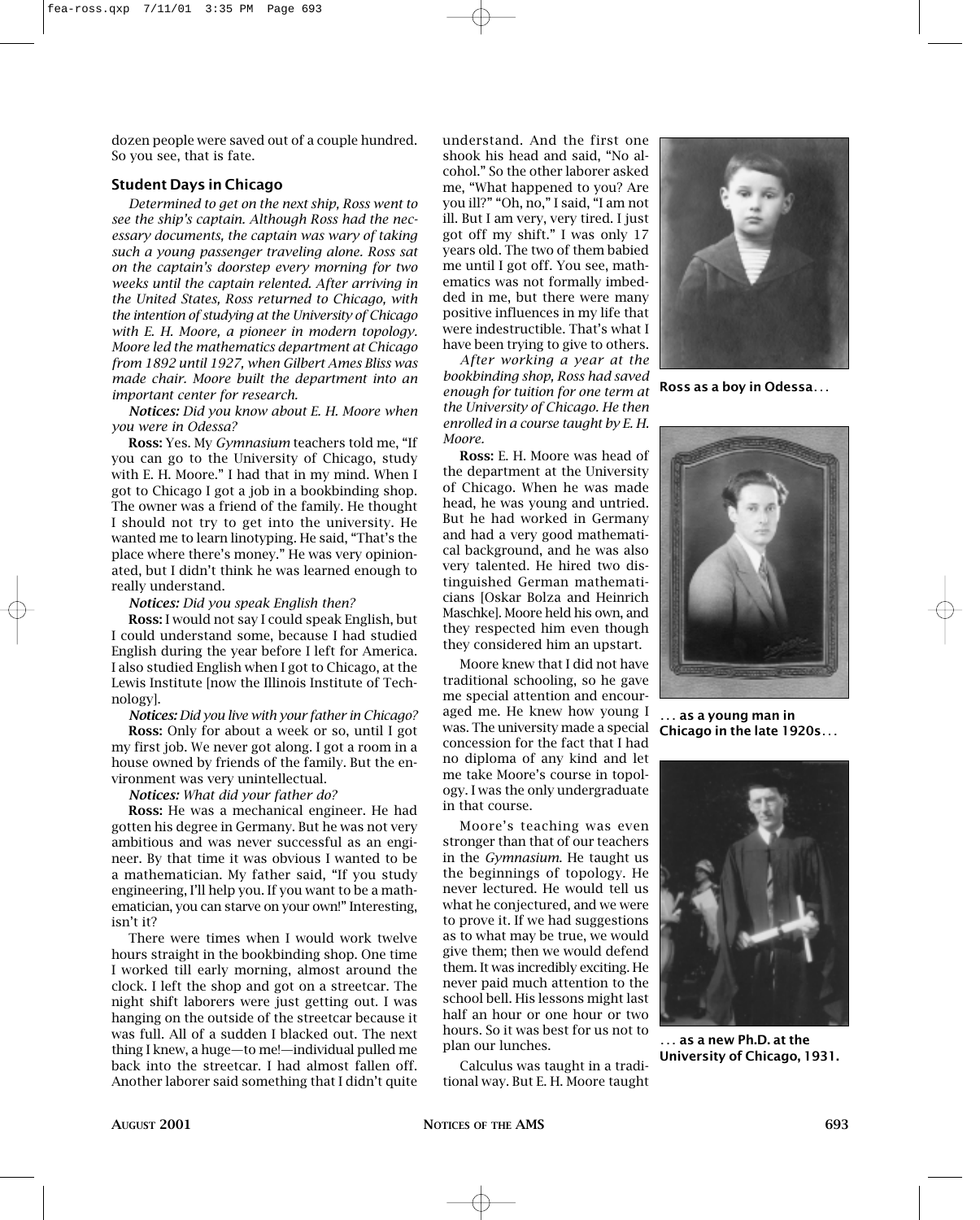





### **Arnold Ross, summer 1996, Ohio State.**

it using Moore-Smith convergence, studying not ordered but directed sets. This is something that Shatunovsky had discovered independently in Russia, so I was familiar with it. I couldn't understand why the other students had trouble with Moore-Smith convergence. I felt that calculus could not be done any other way! I was too young to know that it wasn't so.

For my Ph.D. I worked with L. E. Dickson, who was known for his work in number theory. He was a very kind man, very hard-working, and he had strong opinions. This was the period after World War I, and there was a lot of German-hating. The German colleagues were sometimes not treated as well as they should have been. When the German Mathematical Society invited Dickson to lecture on algebras and their arithmetic, which was pioneering work, he brushed up on his German so that he could speak in German. He was very prominent and very American, so he could not have been accused of anything. Dickson was awfully good to me, and I respected him very much. After I paid for my first quarter's tuition at the university, I wasn't asked to pay more.

Dickson was responsible for most of that.

Gilbert Bliss was also at Chicago then. He worked in the calculus of variations. He certainly was not a trivial mathematician, but he had strange prejudices in education, and he was very narrowminded in many ways. Individuals sometimes become instruments in slowing down progress. Bliss was one of those people. When I got my Ph.D. with Dickson, Bliss gave me a lecture on discretion. What did that lecture consist of? He said: "Now remember, you learned many things from Dickson, and in a sense you have to always credit him with that and never forget it. Some of my pupils sometimes use my ideas to advance themselves without giving me proper credit." Dickson would never have said anything like that, because he was a most generous man and to him progress was important, not credit-giving. But Bliss was very different.

*As one of Dickson's 64 doctoral students, Ross finished his degree in 1931, with a dissertation entitled "On representation of integers by indefinite ternary quadratic forms". That same year he*  *married Bertha (Bee) Halley Horecker, a talented singer and musician who was the daughter of some neighbors of Ross in Chicago. After a two-year fellowship at Caltech, Ross and his wife returned to Chicago.*

*Notices: You went back to Chicago around 1933, during the Depression, and you taught at the People's Junior College. What was the People's Junior College?*

**Ross:** That was a fantastic thing. During the Depression many community colleges closed. A group of very talented, socially minded people decided that all those youngsters who were out of school because there was no place for them to go should have a place. So we started the People's Junior College in a Jewish community center. I was teaching mathematics and physics. We had on the faculty a young economist from the University of Chicago. Chicago was very strong in economics and has always been. He was so accomplished that even as he was teaching in the People's Junior College, he was employed as an advisor by many governments.

The People's Junior College had to be approved by a state education board. Everybody told us, "That board is very strict and doesn't encourage new enterprises. Don't hope to get approval within a reasonable time." A member of the board visited the college, and he came to my classroom. I was very unorthodox, and I made my students participate in discussion in the classroom and do a little exploration. The board member was at first very stiff, but as he participated in what the class was doing, he visibly warmed up. The result was that we were approved right away. In retrospect, everybody was surprised.

*Notices: How long did you teach there?* **Ross:** I think almost a year.

*Notices: And then what happened to the college?* **Ross:** We tried to keep it alive, but it didn't quite work, because there were very few people who were prepared to give it so much of themselves.

*In 1935 Ross joined the faculty of St. Louis University, which is a Jesuit institution. Heightened awareness of racial inequality led the university to start admitting black students in 1944, a bold and progressive move at the time. Another decade had to pass before the landmark court decision Brown v. the Board of Education of Topeka mandated desegregation of the nation's public schools.*

**Ross:** One of my students at St. Louis University was the first black woman to receive an M.S. in mathematics in the South. She was handicapped because she had had polio when she was young, and she was paralyzed in the left leg. The students and the young priests were with me in saying she should be accepted to the university, and that's actually what made it possible for the university to make an exception and to start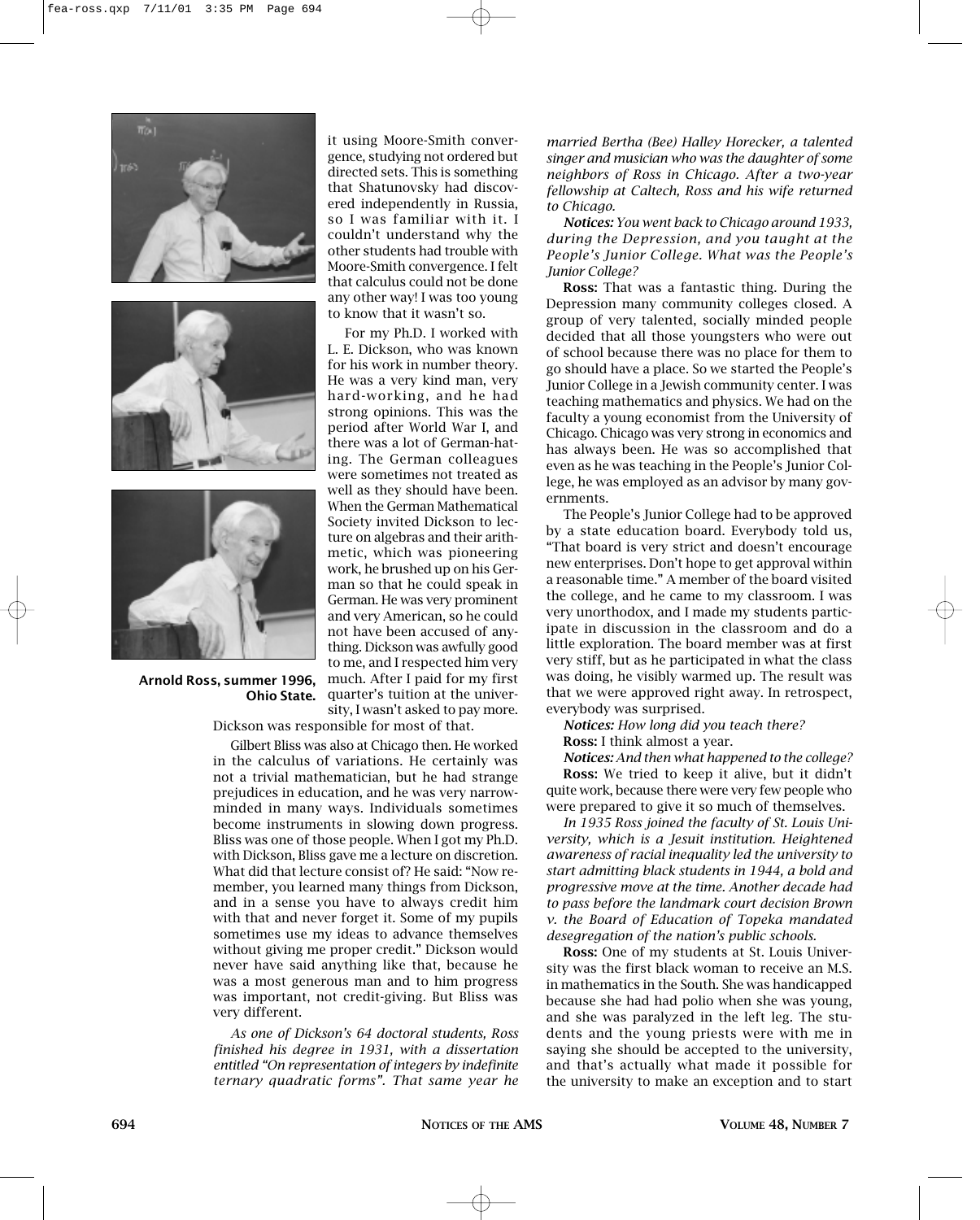accepting black students when it was a very unpopular thing to do.

Usually upon graduation the students would form a marching arrangement and would walk around the block downtown, not far from the building in which the university was holding classes. It was obvious that the marching tempo of healthy students was a little too fast for this student of mine. So I asked one of the youngsters who was directing things if he had noticed she could not keep up. He said, "I didn't. We'll take care of it." They did. The tempo of the whole procession came down to the tempo that could be maintained by my student. Well, it makes you feel good about your young people. I so wanted her to get a higher degree. She was capable, but money was the constraining feature. She was the sole supporter of her aging mother.

#### **Notre Dame Years**

*Many distinguished mathematicians fled Europe during World War II and came to the United States. One of these was the Hungarian mathematician* Gabor Szegő, who spent a few years at Washing*ton University in St. Louis before taking a position at Stanford University. In St. Louis the Szego˝ and Ross families became good friends. On Szego˝'s recommendation Ross was accepted to a summer school at Brown University designed to sharpen the skills of young scientists and mathematicians so that they could help with the war effort. Ross went to Brown in the summer of 1941 and came into contact with two more refugee mathematicians, Jacob Tamarkin and Antoni Zygmund. Between 1941 and 1945 Ross periodically spent time doing war-related research in the laboratory of Stromberg-Carlson, an electronics and communications firm in Rochester, New York. He worked on proximity fuses, which are bomb fuses that cause detonation when the bomb comes within a certain proximity of its target. In 1946 Ross accepted an offer to succeed Karl Menger as chair of the mathematics department at the University of Notre Dame. Ross worked hard to improve the research climate there, inviting such visitors as A. Adrian Albert, Max Dehn, Kazimierz Kuratowski, Louis J. Mordell, Marston Morse, Waclaw Sierpin´ski, Thoralf Skolem—and the inimitable Paul Erdős.* 

*Notices: What do you remember about Paul Erdo˝s's visits to Notre Dame?*

**Ross:** Paul Erdős was a friend. He would come, lecture, and get everybody excited, with lots of discussion.

#### *Notices: Did he teach at Notre Dame?*

**Ross:** That's an interesting story. Paul Erdős was never given an academic job, because the administrators in American colleges thought he didn't know how to teach. What a shocking lack of wisdom! Well, that is so common in academic life. When I invited Paul to come to Notre Dame, he



**Arnold Ross with wife Bee in the 1970s.**

accepted right away. At our first meeting in my office, Paul said, "What will be my duties? You know I have not had a background of regular academic positions." I said, "Paul, you are a distinguished mathematician, so you must have a position that matches your distinction. You are going to be a full professor of mathematics, with all the duties and responsibilities thereto appertaining." So you see, we cut across this idea of his inability to teach. Full professor, with everything the hard work and the pleasure. For his course in set theory I chose among the graduate students those who could appreciate him. And those students had the most exciting time of their lives. It was a remarkable course—difficult, yes, but not unduly difficult, just real mathematics. People thought Paul might be a bad teacher because of his emphasis on research and on asking new questions. Somehow, in the eyes of many near-sighted people, research and teaching are not related. We still have some people like that. If you knew Paul, you would understand that he would be an excellent teacher because his ideas of how to do mathematics were right.

I knew Erdős's mother—a remarkable woman. Everybody used to ask her to help if they wanted to reach Paul. Paul traveled so much that the only way to find out where he was, was to call his mother. Whenever I had to write to Paul about something urgent, I would write to her to find out where he was traveling, and then on the basis of that information I would choose five places and write to each one of them. Paul entered into the spirit of this. He answered every one of my letters.

*Notices: Did he answer them all the same way?*

**Ross:** No, but usually my letters were about different things. I would not write Paul five letters that were very much alike. As I said, Paul traveled a lot, so very often he would come unannounced, and usually he would be a welcome guest. One time a friend, a mathematician whose name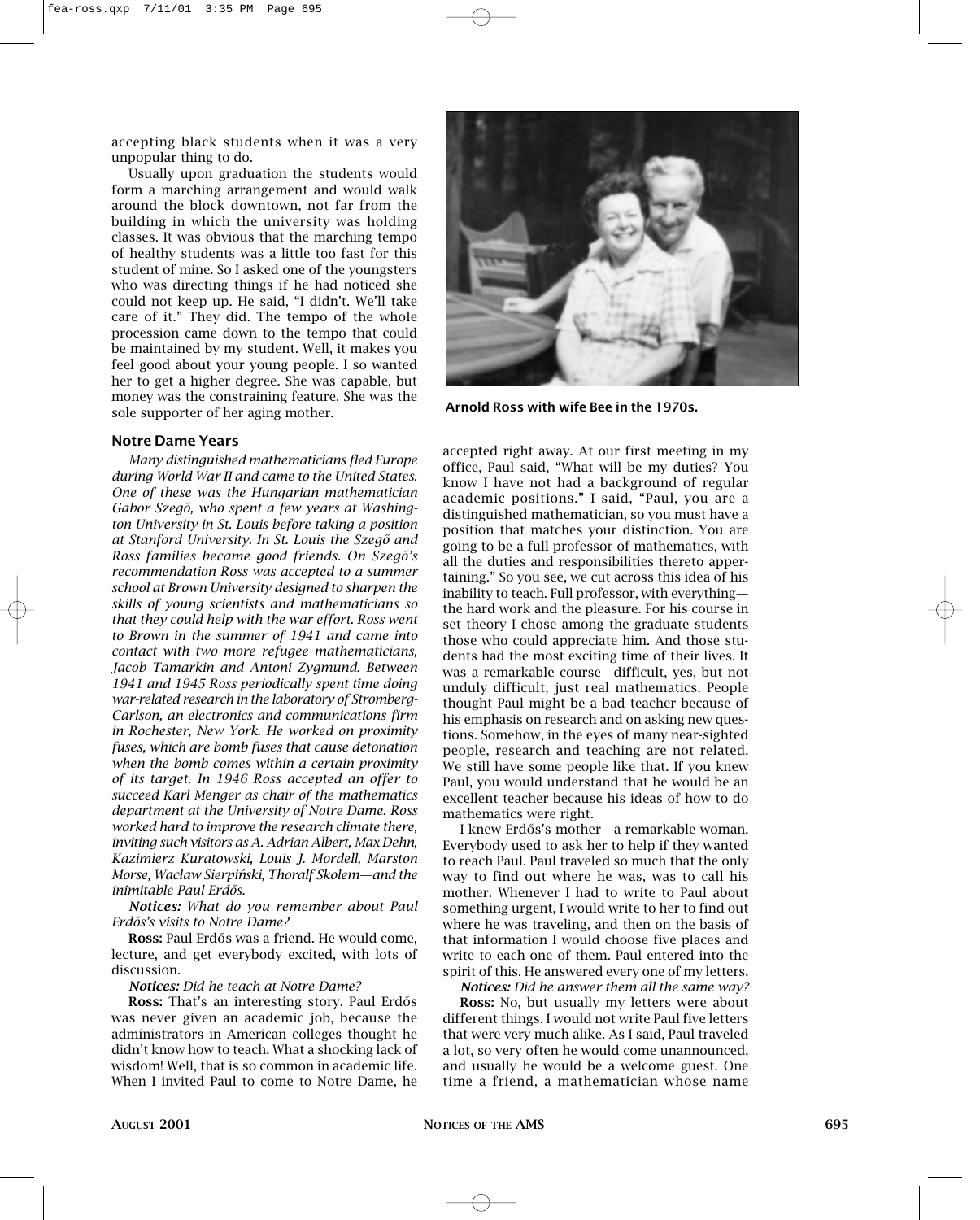# **"Think Deeply of Simple Things"**

Each summer fifty or sixty students, ranging in age from 14 to 19, spend eight weeks on the campus of the Ohio State University as participants in the Ross Summer Mathematics Program. With only a modicum of advertising and mostly through word-of-mouth, the program attracts some of the most talented students from all over the country. The aim is not to turn them all into mathematicians, but rather to give them, in the words of Arnold Ross, "a vivid apprenticeship to a life of exploration." Most of the students are profoundly changed by the experience.

Funding has waxed and waned over the years, but the Ross Program has always managed to stay afloat. The most consistent support has come from the Ohio State University. The National Science Foundation has over the years provided varying levels of funding. Recently, substantial support has come through a partnership with the Clay Mathematics Institute. The program has also received grants from the AMS Epsilon Fund (see "AMS Epsilon Fund Makes Awards", *Notices*, May 2001, page 515) and the Oracle Corporate Giving Program.

The Ross Program has inspired the creation of similar programs at other institutions. Those most closely resembling the Ross Program include PROMYS at Boston University, run by Glenn Stevens, and the Honors Math Camp, run by Max Warshauer at Southwest Texas State University. Others whose educational programs were influenced by Ross include Paul Sally of the University of Chicago and Manuel Berriozábal of the University of Texas at San Antonio.

There are several key elements in the success of the Ross Program. One is the focus on number theory, which allows students with relatively little mathematical background to grapple with deep ideas. Another is the daily problem sets, which Ross has honed carefully over the years. These are not the usual school math problems; many of them simply present a statement together with the instruction "Prove or disprove and salvage if possible." Starting with relatively simple questions, the problem sets lead students on explorations of increasing depth as their ability to handle abstraction grows. This notion is captured in the program's motto "Think deeply of simple things".

Another key element is the role of the counselors. Carefully chosen from the ranks of program alumni, the counselors read the solutions to the daily problem sets and provide extensive, individualized feedback. Because they live in the same dorms as the students, the counselors act as the eyes and ears of the program, alerting the directors to potential problems among the students. The counselors also take special advanced mathematics courses during the program. Becoming a counselor is a point of honor for Ross Program participants, and the continual handing down of traditions helps insure the vitality of the program.

And then there is Ross himself. With his trademark string tie, his Old World manners, and a slight Russian lilt in his voice, he seems an unlikely figure to appeal to a bunch of American kids. How does he relate to them? "That's the magic of mathematics," says Ross's longtime Ohio State colleague, Dijen Ray-Chaudhuri, who has taught in the program for years and whose three children are program alumni. Through the abstraction of mathematics Ross bypasses the usual barriers to communication and introduces the students to a world of ideas.

*—A.J.*

escapes me at the moment, did not have room for Erdős because he had other visitors. So they got into the car and went to look for a room. They came to one place advertising a room, and Paul got out and knocked on the door. A woman appeared, and he spoke to her. Then she got hold of an umbrella and went after him!

*Notices: Why did she go after him?*

**Ross:** Paul had said, "Ma'am, may I sleep with you tonight?" Well, Paul Erdős is unexpected, isn't he?

*In 1947 Ross started a program aimed at deepening the mathematical understanding of high school and junior college teachers. In a report about the program Ross spoke of "the act of personal discovery through observation and experimentation" as a vital ingredient in learning and teaching mathematics. The program received a big boost in 1957, when in response to the launching of the Russian Sputnik satellite, the National Science Foundation began putting large amounts of money into programs to retrain teachers. That same year Ross added an additional component to the program so that a small number of high school students could participate. This component gradually grew into what is now officially called the Ross Summer Mathematics Program. It moved with Ross to the Ohio State University in 1963, when he took a position as chair of the mathematics department there. One reason for the program's success is that Ross has always been able to attract high-quality mathematicians to teach; among those who taught consistently in the program during the 1960s and 1970s were Hans Zassenhaus, Kurt Mahler, and Dijen Ray-Chaudhuri.*

*Notices: How did you find the right people? How were you able to recognize in certain mathematicians that they would be effective teachers of young people?*

**Ross:** Quality of intellect: people who respect struggles with ideas and have gone through that themselves and were victors. Also, I looked for people who were not too ready to compromise and who had concern for students. It was never assured that it would be a success; one had to see what was happening to the students. It was a matter of knowing enough people and being lucky in having some people who were not only intellectually strong but personally attractive. And from there it was a matter of work.

*At Ohio State, Ross continued to pursue his ideal of sparking intellectual development through deep involvement with mathematics. Among his many activities was a program that ran in the 1960s intended to expose inner-city children, many of them from minority groups, to advanced mathematical concepts.*

*In the spring of 1970 the Ohio State campus was rocked by student protests against the Vietnam War and for better treatment for black students. On one especially tense day in late April that year, hundreds*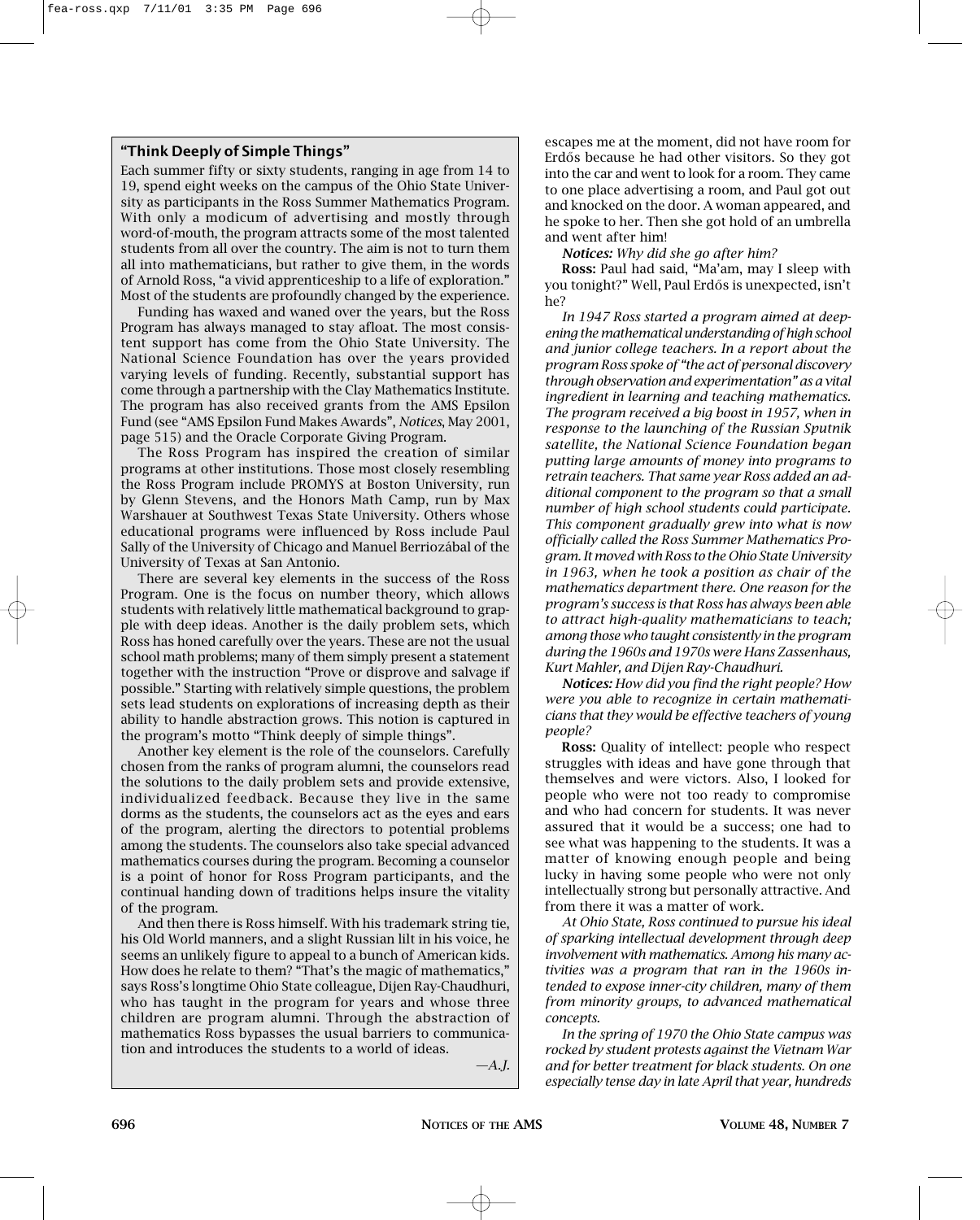*of National Guardsmen with bayonets confronted a couple of thousand students demonstrating in front of the university administration building; this occurred just days before the fatal shootings on the Kent State University campus. Ross and other Ohio State faculty, wearing red armbands to signify their neutrality, formed a line between the guardsmen and the students, attempting to calm the situation. H. Marks Richard, a professor of mathematics at Norfolk State University, who was a graduate student at the time, witnessed the scene. As he explains it, "Dr. Ross put his own life on the line to protect the students."*

*Notices: In 1970 students were rioting on the campus. What do you remember of that time?*

**Ross:** I tried to keep things quiet by walking around the campus. I felt that the students were right in everything except rioting. I gave them a great deal of sympathy, because I felt that they should get better treatment but that rioting was not the way. Walking on the campus at that time was not a very safe thing to do, because rioting could break out anywhere. But whenever I would find myself close to the rioting, I saw some black faces right near me, forming a protective cordon, which meant I had been able to make them see how little sympathy I had for the feelings of racial prejudice.

Around that time I had a student, a young lady, who was very ambitious with regard to learning, and I tried to encourage her. Once when we were sitting talking about our studies, she said, "Professor Ross, I want to ask you something. I hope you won't mind and you'll be candid. Doesn't it make any difference to you that I am black?" Of course, I started laughing. I said, "Not a bit. It just doesn't affect me at all." She looked relieved, because she didn't want to hurt my feelings. We continued discussion of our studies, and I didn't come back to the topic. To discuss that sort of thing would be to honor it with our attention.

*In 1976, at age 70, Ross took mandatory retirement from Ohio State. Felix Browder, then at the University of Chicago, encouraged Ross to bring his summer program for high school students to Chicago, and it was held there for two years. Another Chicago faculty member, Paul Sally, was inspired by the program.*

*Notices: You met Paul Sally when the program moved to Chicago for two years.*

**Ross:** Yes. At first Paul was not such an enthusiastic supporter of the program, since at that time he was the chair and finances had to be considered. But now he is very supportive. He also started his own program for gifted students, and he spends considerable time with undergraduates at Chicago, which is very good. He also gave his own money for the Arnold Ross Lecture Series. That is something that could do much good, provided that quality is always held uppermost. For a while it looked as if there would be no support for the



**Madeleine and Arnold Ross in 1996 with Ohio State colleague Dijen Ray-Chaudhuri (far right) and his wife, Joya.**

series, but Paul Sally gave the money. He has been an immense supporter of that sort of thing.

*In 1983 Ross's wife, Bee, died after a protracted illness. Her death affected Ross deeply. Friends and colleagues say that during this dark period Ross lived only for his summer program. He would come to life as he taught in the program, eventually abandoning the cane he used during the rest of the year. He was rejuvenated when he met Madeleine Green, a widow and a native of France, who as the wife of a diplomat had traveled and lived all over the world. The two married in 1990.*

*In the summer of 2000, at age 93, Ross taught for the last time in his summer program. Later that year he suffered a stroke, and although his mind is unimpaired, the physical debilitation meant he could no longer teach. The Ross Program will continue under the leadership of Ohio State faculty member Daniel Shapiro.*

#### **Inspiring Students to Excel**

*Those who have seen Arnold Ross at the front of a class speak of his masterly ability to marshal the group's energy and enthusiasm. At the same time, he never loses touch with individual needs and personalities. His aim is to spark in each individual intellectual experiences that enrich and ennoble.*

*Notices: In your summer program the students are extremely competitive. How do you handle that?*

**Ross:** You encourage it. Except that being competitive doesn't mean being mean, and it doesn't mean that you don't help other people who may

*The Arnold Ross Lecture Series is a program run by the AMS in which outstanding mathematicians present lectures to groups of high school students. The lectures are presented once a year in different cities in the U.S. For further information, see "Inside the AMS" in this issue of the* Notices*.*